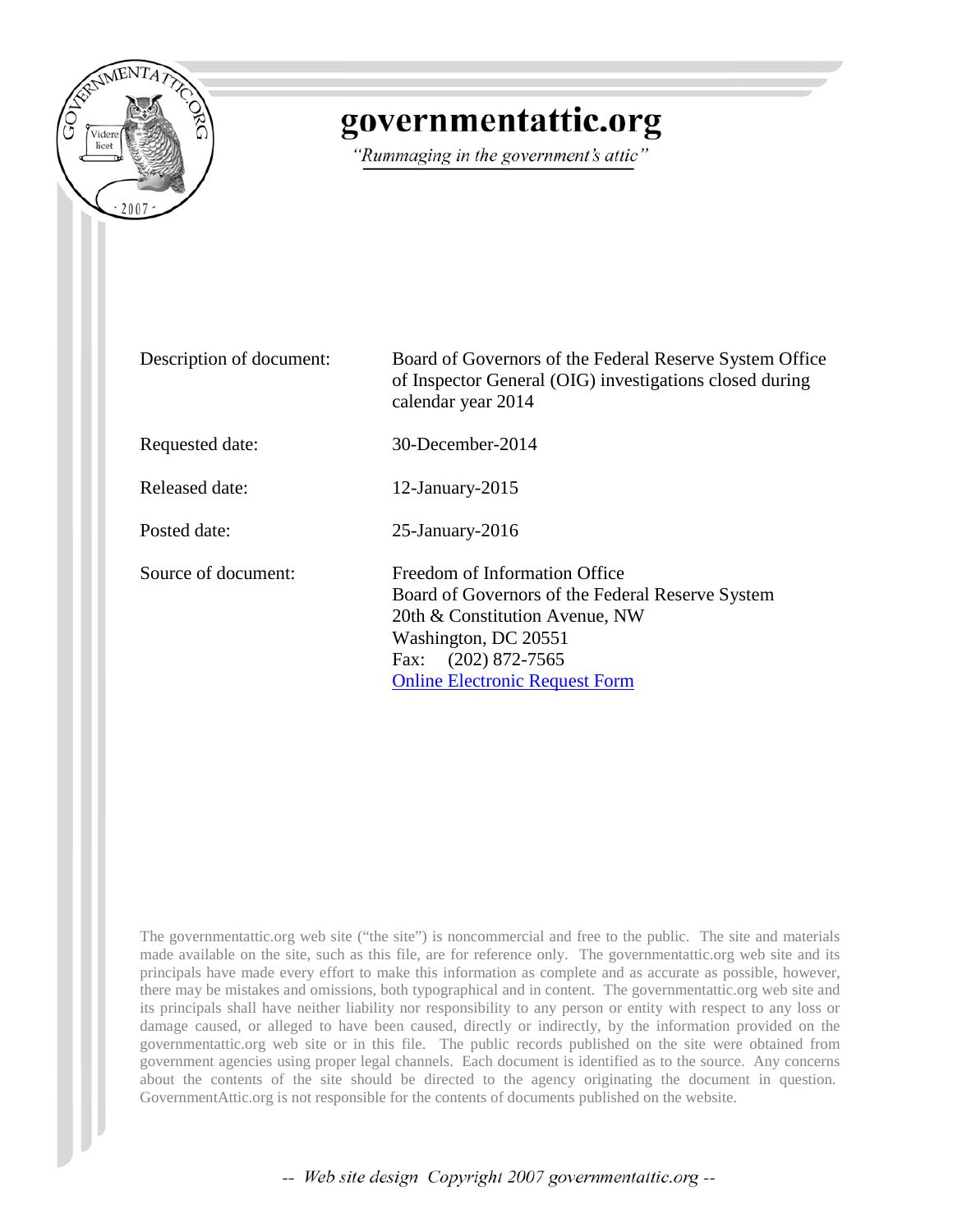

SOARC CF' GOVERNORS or THE **FEDERAL RESERVE SYSTEM**  WASHINGTON, D. C. 20551

ADDRESS OFFICIAL CORRESPONDENCE<br>TO THE BOARD

January 12, 2015

Re: *Freedom of Information Act Request No. F-2015-0091* 

This is in response to your letter to the Board's Office of the Inspector General ("OIG~') dated December 30, 2014, and received by the Board's Freedom of Information Office on January 2, 2015. Pursuant to the Freedom of Information Act ("FOIA''), 5 U.S.C. § 552, you request:

the list or printout or database listing of [Office of Inspector General] investigations closed during calendar year 2014. In that list, please take practicable steps to include, at minimum, the case number, title of the investigation, date the investigation was opened, date the investigation was closed, and any other descriptive fields.

Staff searched Board records and made suitable inquiries with OIG staff but did not locate a document responsive to your request. FOIA does not require the creation of records in response to an individual's request for information. However, on a discretionary basis 010 staff compiled the information you requested for release to you. The Board's Freedom of Information Office will provide you with the document you seek under separate cover. Your request, therefore, is granted in full.

Very truly yours,

MargardWFShort4

Deputy Secretary of the Board